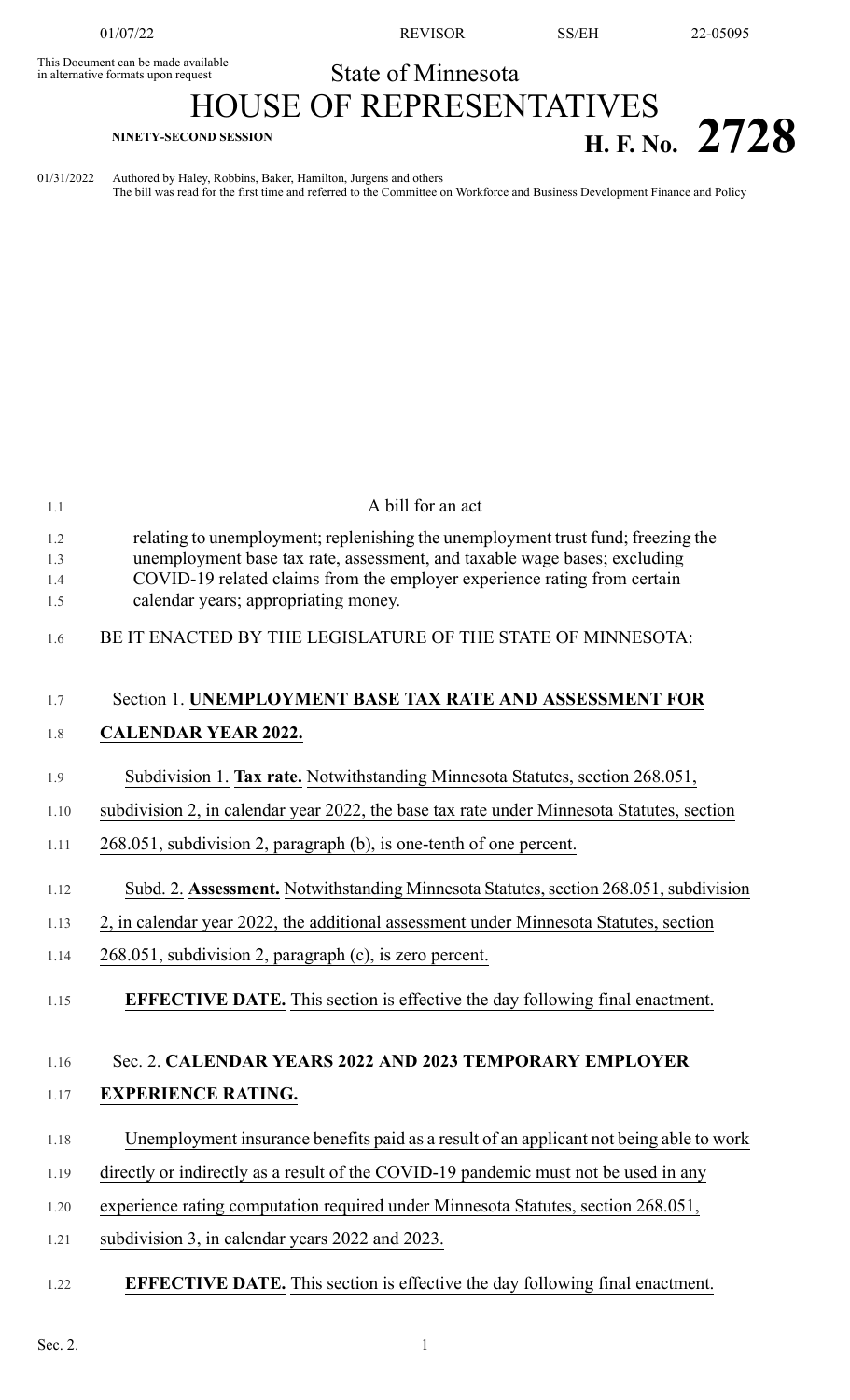| Notwithstanding Minnesota Statutes, section 268.035, subdivision 24, for calendar year         |
|------------------------------------------------------------------------------------------------|
| 2022, "taxable wages" means wages paid to an employee in covered employment, up to             |
| \$35,000.                                                                                      |
| <b>EFFECTIVE DATE.</b> This section is effective the day following final enactment.            |
| Sec. 4. UNEMPLOYMENT INSURANCE TAXES FOR CALENDAR YEAR 2023.                                   |
| Subdivision 1. Base rate and additional assessment. Notwithstanding Minnesota                  |
| Statutes, section 268.051, subdivision 2, paragraphs (b) and (c), the base rate and additional |
| assessment, if any, for calendar year 2023 shall be based upon the amount in the trust fund    |
| on the day following transfer of the funds to Minnesota's account in the Unemployment          |
| Trust Fund in the United States Treasury as required under section 5 of this act.              |
| Subd. 2. Special assessment. Notwithstanding Minnesota Statutes, section 268.051,              |
| subdivision 8, the determination to impose a special assessment for interest on a federal      |
| loan in calendar year 2023 shall be made on the later of October 31, 2022, or on the day       |
| following transfer of the funds to Minnesota's account in the Unemployment Trust Fund in       |
| the United States Treasury as required by section 5 of this act.                               |
| <b>EFFECTIVE DATE.</b> This section is effective the day following final enactment.            |
| Sec. 5. UNEMPLOYMENT TRUST FUND REPLENISHED; APPROPRIATIONS.                                   |
|                                                                                                |
| Subdivision 1. American Rescue Plan Act of 2021 funding. If the federal government             |
| does not forgive the amounts borrowed by the state from the federal Unemployment Trust         |
| Fund since July 2020, \$1,154,000,000 of the American Rescue Plan Act of 2021 funding          |
| received by the state from the state recovery fund in Public Law 117-2 shall be used to        |
| replenish the Unemployment Trust Fund. Notwithstanding any law to the contrary, this           |
| federal money shall be applied to replenish the Unemployment Trust Fund, before any            |
| additional assessment, special assessment, or other state unemployment tax rate increase is    |
| calculated or imposed on taxpaying employers.                                                  |
| Subd. 2. Appropriation. Notwithstanding any law to the contrary, \$1,154,000,000 in            |
| fiscal year 2022 is appropriated from the fund or account where amounts received by the        |
| state from the state recovery fund in Public Law 117-2 have been deposited to the              |
| commissioner of management and budget for transfer to Minnesota's account in the               |
| Unemployment Trust Fund in the United States Treasury, for the purpose of replenishing         |